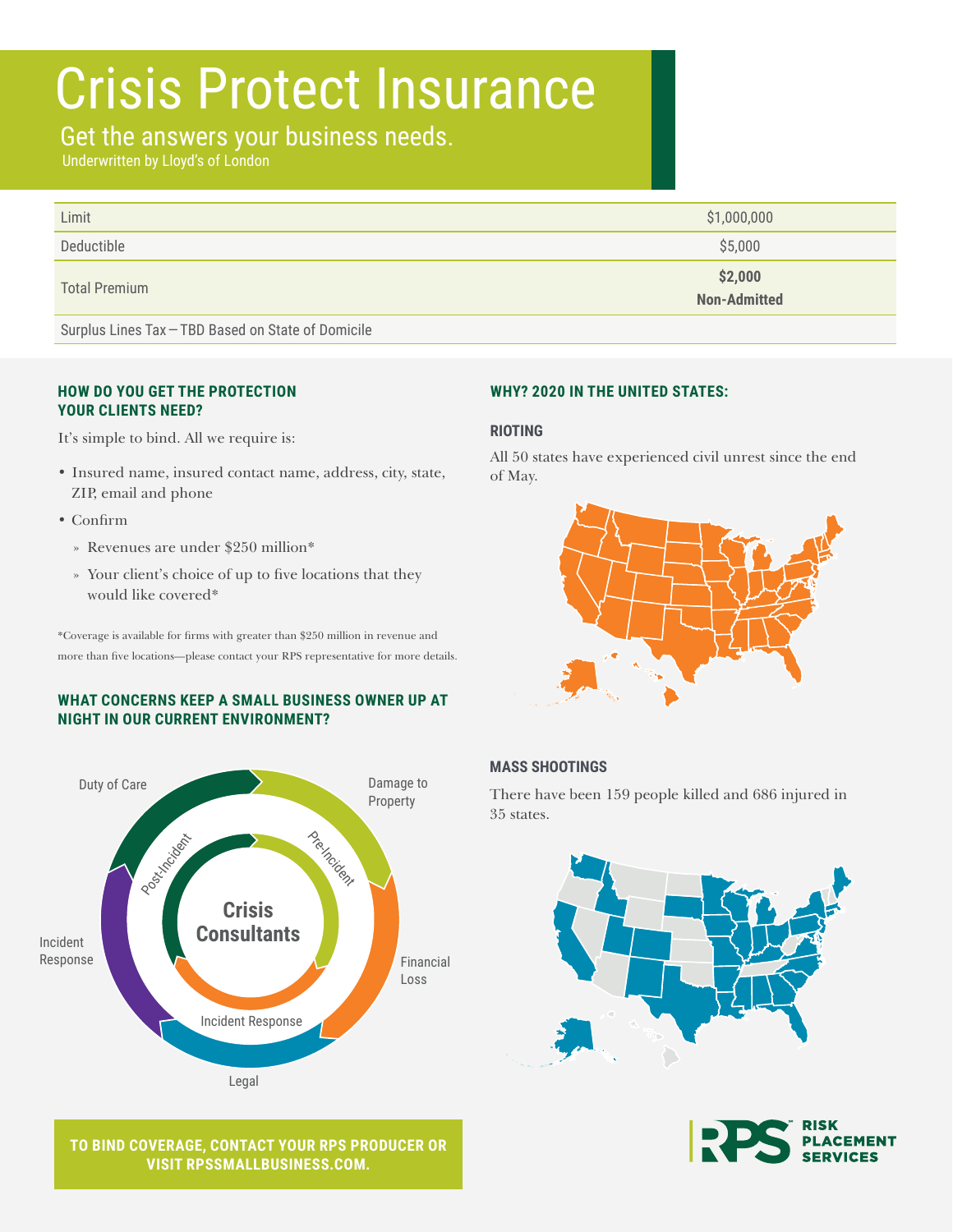### **RPS CAN HELP ADDRESS THE CONCERNS OF SMALL TO LARGE BUSINESSES WITH OUR CRISIS PROTECT PRODUCT.**

Here are some examples of the coverages that are most relevant to your clients today.

| <b>Civil Commotion</b> | You own a small restaurant downtown. A group of three or more people assemble to protest a grievance.<br>What starts out as a quiet demonstration grows into an angry mob that is intent on causing damage to your<br>premises. This can include destruction of physical property such as the building, vehicles and other targets.<br>In these situations, sometimes bodily injury, death or disablement can occur.<br>Definition: A disturbance of the public peace by three or more persons assembled together and acting with common intent that has caused<br>damage to the policy holder's real property and/or property, or bodily injury or death and disablement to any insured person(s), or prevents<br>the policy holder and/or any insured person(s) from having access to or from real property and/or property due to deprivation.                                                                                  |
|------------------------|------------------------------------------------------------------------------------------------------------------------------------------------------------------------------------------------------------------------------------------------------------------------------------------------------------------------------------------------------------------------------------------------------------------------------------------------------------------------------------------------------------------------------------------------------------------------------------------------------------------------------------------------------------------------------------------------------------------------------------------------------------------------------------------------------------------------------------------------------------------------------------------------------------------------------------|
| <b>Deprivation</b>     | Your gift shop on the corner near an amusement park is a popular destination for tourists. One day a<br>bomb threat is reported at the attraction. You're notified by the authorities to evacuate all personnel and<br>customers from your store. No one will be permitted entry or exit until given the all-clear. Even without<br>physical damage, you may find yourself deprived of access to your property for long periods of time as a<br>result of curfews or areas cordoned off by authorities, thus creating a financial burden for your business.<br>Definition: The denial of access/ingress, egress caused by an insured event or events as listed in "Schedule" to the policy holder's real<br>property and/or property, imposed by a public authority and/or military authority.                                                                                                                                     |
| <b>Detention</b>       | You're a sales manager from Dallas traveling to Mexico for a business meeting with clients. At the border,<br>you are detained by authorities in a case of mistaken identity. You will require assistance to ascertain why<br>you are being held and work with embassy officials to obtain your release.<br>Definition: The holding under duress of any insured person(s) for whatever reason, other than kidnap, hijack or hostage crisis, and<br>irrespective of whether such holding under duress is by legal governmental authorities in the place of custody or by other parties.                                                                                                                                                                                                                                                                                                                                             |
| <b>Disappearance</b>   | It's been 48 hours since anyone in the company has heard from your chief financial officer, who was on<br>vacation in Virginia. His family is growing increasingly worried that he may be the victim of foul play<br>or kidnapping.<br>Definition: When any insured person or persons have has been missing during the policy period for a period exceeding forty-eight (48)<br>hours from the last confirmed contact with such insured person(s).                                                                                                                                                                                                                                                                                                                                                                                                                                                                                 |
| <b>Threat</b>          | A former employee returns to the workplace and threatens to burn the business down. In addition, he says he<br>has access to your financial records and is going to make them available to the dark web.<br>Definition: A threat made specifically against the policy holder (without demanding ransom) by a person or group to commit or attempt to:<br>(a) Kill, injure or abduct any insured person(s)<br>(b) Cause damage to or loss(es) of real property and/or property, and/or financial loss<br>(c) Disclose, disseminate or utilize proprietary information, including any personal, private or confidential information on or about<br>the policy holder                                                                                                                                                                                                                                                                 |
| <b>Vicious Attack</b>  | A group of radicalized teenagers get their hands on one of your delivery vehicles. They proceed to drive it<br>down a main street, hitting pedestrians in their path and crashing the vehicle into your storefront window,<br>injuring customers and employees.<br>Definition: The use of a vehicle or vehicles, explosive/incendiary device(s), handheld weapon(s), and/or object(s) intended to cause harm<br>to a person and/or group of persons that results in judgments, settlements, defense costs, medical services and hospitalization costs,<br>death and disablement and/or threat thereof, damage to real property and/or property of the policy holder, and/or financial loss as a<br>consequence thereof, including financial loss where no damage occurs at the real property and/or property, but the policy holder suffers<br>loss(es) and/or claim(s) as a result of a vicious attack that leads to deprivation. |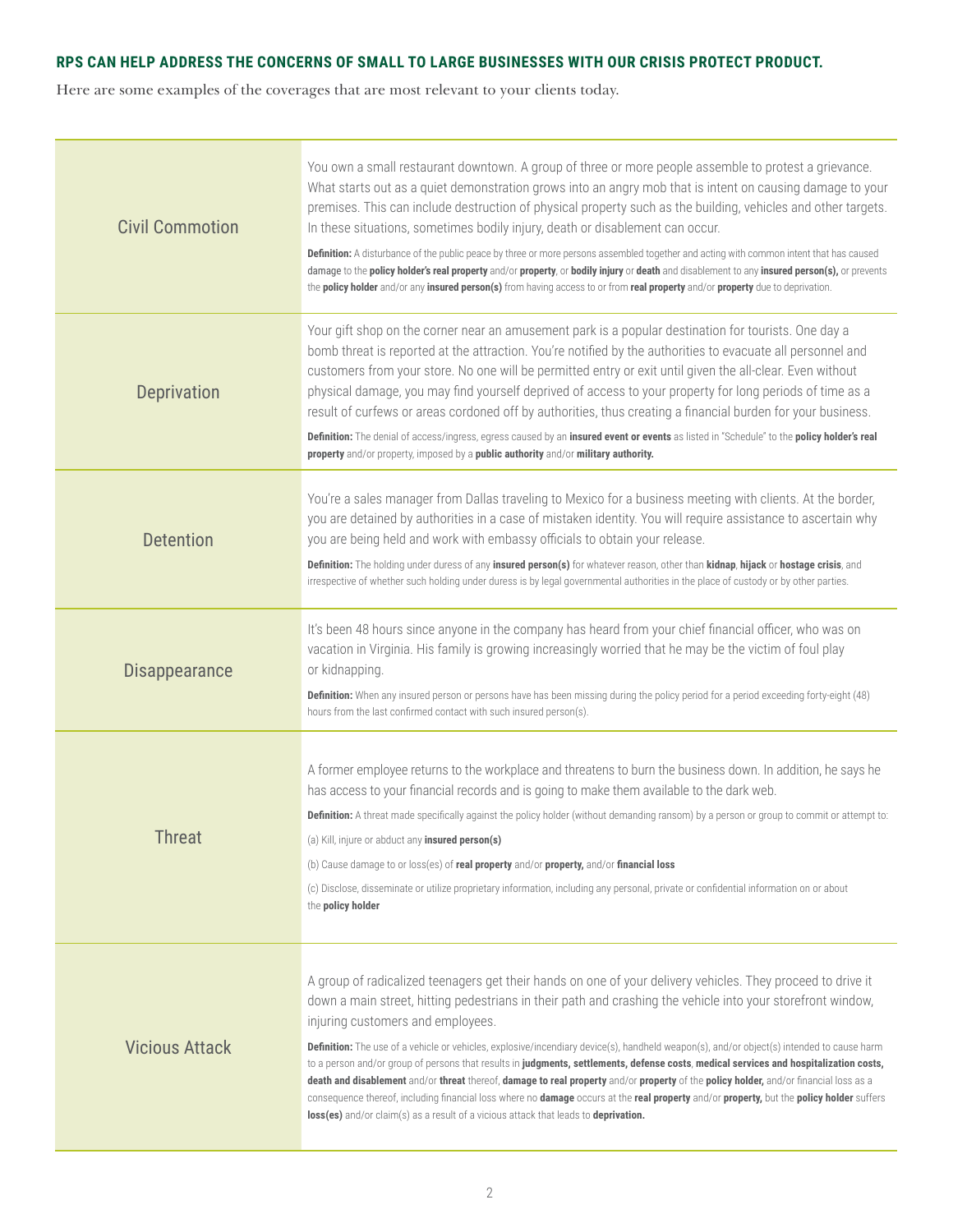#### **CLAIMS EXAMPLE #1: CIVIL COMMOTION CLAIMS EXAMPLE #2: VICIOUS ATTACK**

Rioting breaks out in the neighborhood of a sporting goods store in Milwaukee. The owner is away on business, but one of her employees is in the store as events unfold. Bricks are thrown through the windows, some inventory is stolen, and a customer is injured.

**First-party coverage up to \$1 million** (property damage and financial loss or a combination of the two): Property damage on the building amounted to \$200,000 and, due to the business being closed for repairs, there was a financial loss of \$350,000.

**Sublimited coverage included within the first-party coverage limit up to \$1 million** (not in addition to):

- An additional expense of \$500 (up to \$10,000) was used to secure the store (i.e., plywood for the windows).
- Rest and rehabilitation expense in the sum of \$8,500 (up to \$10,000) addressed the traumatized employee's psychiatric counseling.
- Death and disablement totaled \$15,000 (\$50,000 each insured person up to \$500,000) for the customer who had a back injury.
- Deprivation (up to \$500,000) after the police or military cordoned off the area and denied access to the business. This would be available if the business had not sustained physical damage.
- Extra expense in the amount of \$35,000 (up to \$100,000) to hire a security detail to protect the store, employees and customers was paid.
- Funeral expense would pay (up to \$25,000) per person, capped at \$100,000.

**Third-party coverage up to \$100,000:** Judgments, settlements and defense costs would be covered if an insured person brought suit against the owner following the crisis.

Example: Defense costs were paid litigating a claim of negligence against the owner.

A popular outdoor music venue is well attended in upstate New York. Shuttle buses carry concertgoers to the location. Just as the lead performer takes the stage, a lone gunman opens fire, kills four and injures five, and part of the stage, some equipment and temporary fencing are destroyed by the panicked crowd. In addition, one shuttle bus is heavily damaged by a spray of bullets.

**First-party coverage up to \$1 million** (physical damage, financial loss, medical/hospitalization):

- Medical and hospitalization for five totaled \$500,000.
- Shuttle bus repairs were \$25,000.

**Sublimited coverage included within the first-party coverage limit of up to \$1 million** (not in addition to):

- The venue was rebuilt at a cost of \$250,000 (up to 50%) of the policy limit is allowed).
- Funeral expenses were paid at \$25,000 per person (capped at \$100,000).
- Additional expense of \$3,000 for new fencing was paid (up to  $$10,000$ ).
- Extra expense of security equipment was purchased in the sum of \$2,500 (up to \$100,000).

**Third-party coverage up to \$100,000:** Judgments, settlements and defense costs would be covered if an insured person brought suit against the owner following the crisis.

Example: The underwriters settled on behalf of the venue owner's lawsuit in the amount of \$100,000.

#### **Crisis consultant costs up to \$1 million:**

- This would be the owner's first line of defense prior to, during and after a crisis
- Emergency hotline available 24/7/365
- Access to risk management documents, OSHA legislation and information on how to become compliant, and active shooter awareness videos
- Crisis management—mitigate the threat, make recommendations such as boarding up the shop
- Contingency planning—how to effectively and productively continue business operations
- Crisis communications—internal staff messaging, statements to the public
- Debriefing of witnesses
- Identify legal implications or liability
- Liaison between client and emergency services, police, firefighters, etc.
- Educational next steps, forward-looking recommendations, business continuity planning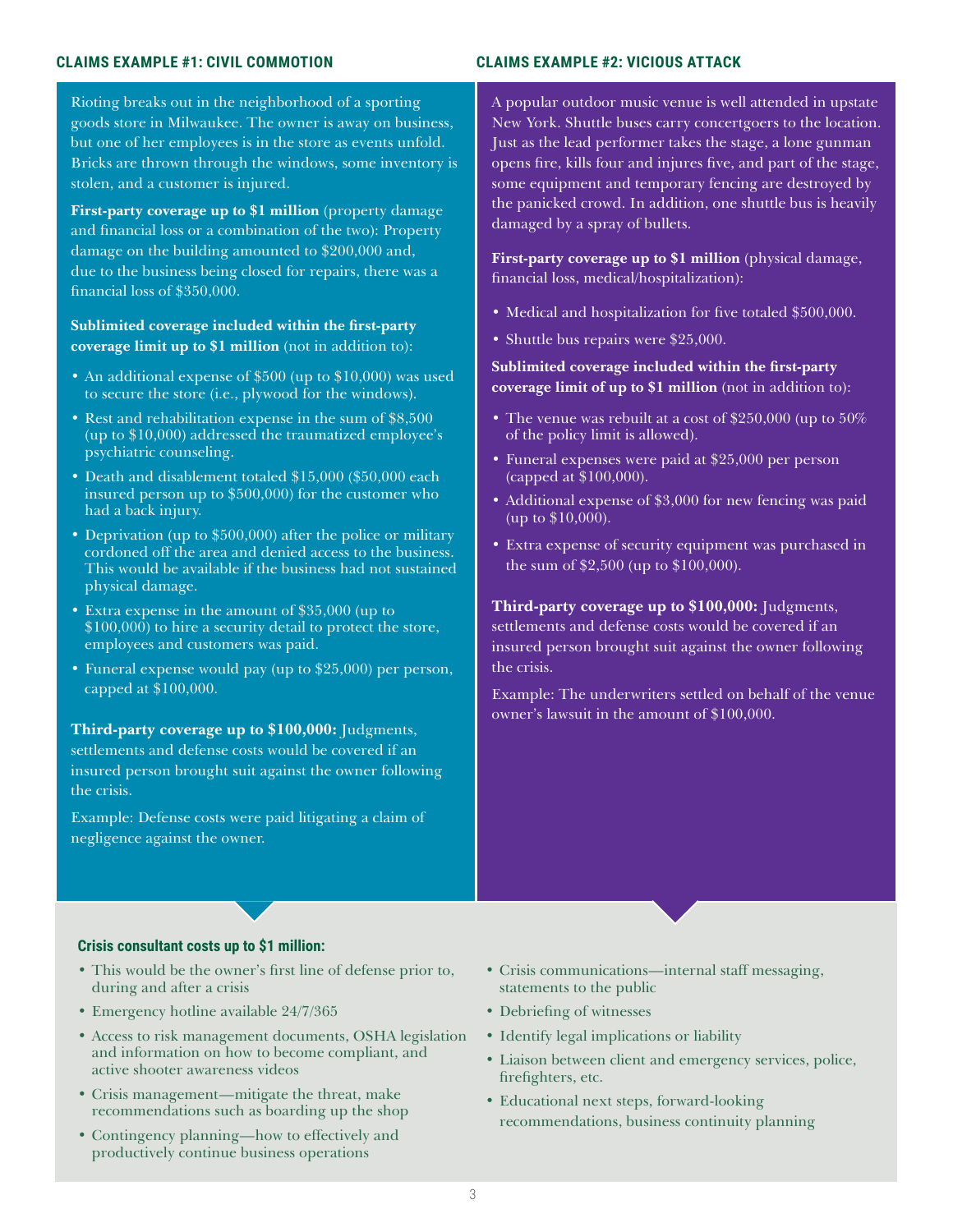#### **PRODUCT-SPECIFIC DATA**

| <b>Insurance Clauses</b>                                                                                                   | <b>Aggregate Limit</b>        | <b>Deductible</b>                                                                                |
|----------------------------------------------------------------------------------------------------------------------------|-------------------------------|--------------------------------------------------------------------------------------------------|
| Limit of liability                                                                                                         | \$1,000,000                   | \$5,000                                                                                          |
| <b>Coverage</b>                                                                                                            | <b>Sublimit</b>               | <b>Deductible</b>                                                                                |
| Additional expenses - additional and unforeseen costs for the noted<br>insured event(s)                                    | \$10,000                      | Nil                                                                                              |
| Additional expenses - reasonable rest and rehabilitation costs for<br>the noted insured event(s)                           | \$10,000                      | Nil                                                                                              |
| Crisis consultant costs                                                                                                    | \$1,000,000                   | Nil                                                                                              |
| Crisis consultant costs - limitation for cyber extortion, product<br>tampering or series of connected acts thereto         | \$25,000                      | Nil                                                                                              |
| Death or disablement - each insured person                                                                                 | \$50,000                      | Nil                                                                                              |
| Death or disablement - subject to a maximum of the insured events                                                          | \$500,000                     | Nil                                                                                              |
| Demolition, restitution and rebuild                                                                                        | 50% of the limit of liability | The deductible is a 25%<br>coinsurance with respect to<br>demolition, restitution<br>and rebuild |
| Demolition, restitution and rebuild - inclusion of vehicles involved in<br>an act of terrorism, sabotage or vicious attack | \$100,000                     | The deductible is \$2,500 for<br>vehicles with respect to demolition,<br>restitution and rebuild |
| Deprivation - act of terrorism, civil commotion, sabotage, vicious<br>attack or a series of connected acts thereto         | \$500,000                     | The deductible is 12 hours with<br>respect to deprivation                                        |
| Deprivation - assault, detention, hostage crisis, kidnap or a series of<br>connected acts thereto                          | \$250,000                     | The deductible is 12 hours with<br>respect to deprivation                                        |
| Emergency repatriation and evacuation costs - each insured person                                                          | \$2,500                       | Nil                                                                                              |
| Emergency repatriation and evacuation costs - each<br>evacuation advisory                                                  | \$250,000                     | Nil                                                                                              |
| Emergency repatriation and evacuation costs - each policy period                                                           | \$250,000                     | Nil                                                                                              |
| Expenses-each insured event                                                                                                | \$100,000                     | Nil                                                                                              |